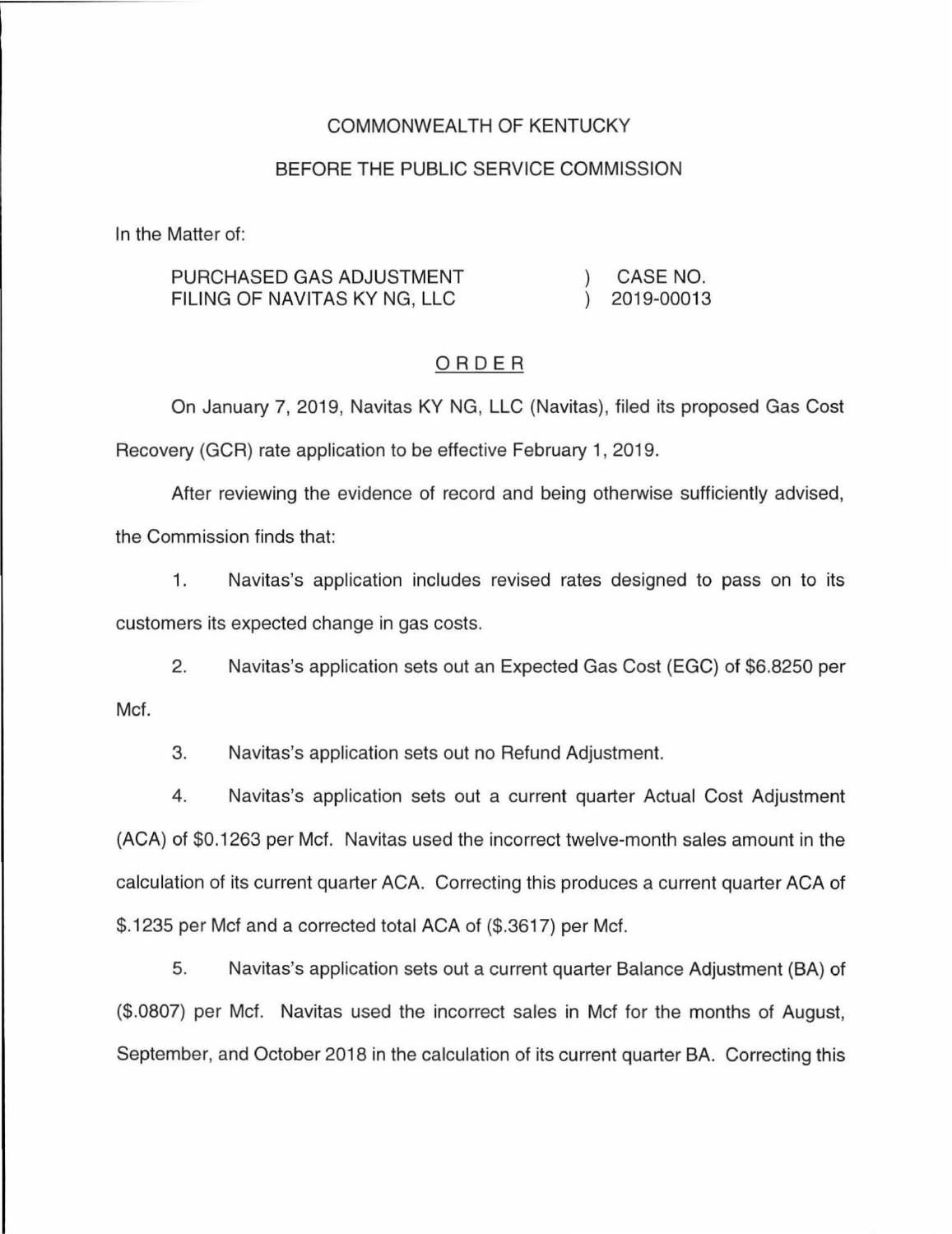produces a current quarter BA of (\$.0836) per Mcf and a corrected total BA of (\$.0738) per Mcf.

6. Navitas's corrected GCR rate is \$6.3895 per Mcf, which is a decrease of \$.0777 per Mcf from its previous GCR rate of \$6.4672 per Mcf.

7. The rate set forth in the Appendix to this Order is fair, just, and reasonable, and should be approved for service rendered by Navitas on and after February 1, 2019.

IT IS THEREFORE ORDERED that:

1. The rate proposed by Navitas is denied.

2. The rate set forth in the Appendix to this Order is approved for service rendered by Navitas on and after February 1, 2019. Although Navitas's GCR rate application did not provide 30 days' notice to the Commission as required by its tariff, KRS 278.180(2) authorizes the Commission to make a reduction in rates effective in less than 30 days.

3. Within 20 days of the date of entry of this Order, Navitas shall file with this Commission, using the Commission's electronic Tariff Filing System, revised tariff sheets setting out the rate approved herein and reflecting that it was approved pursuant to this Order.

4. This case is closed and removed from the Commission's docket.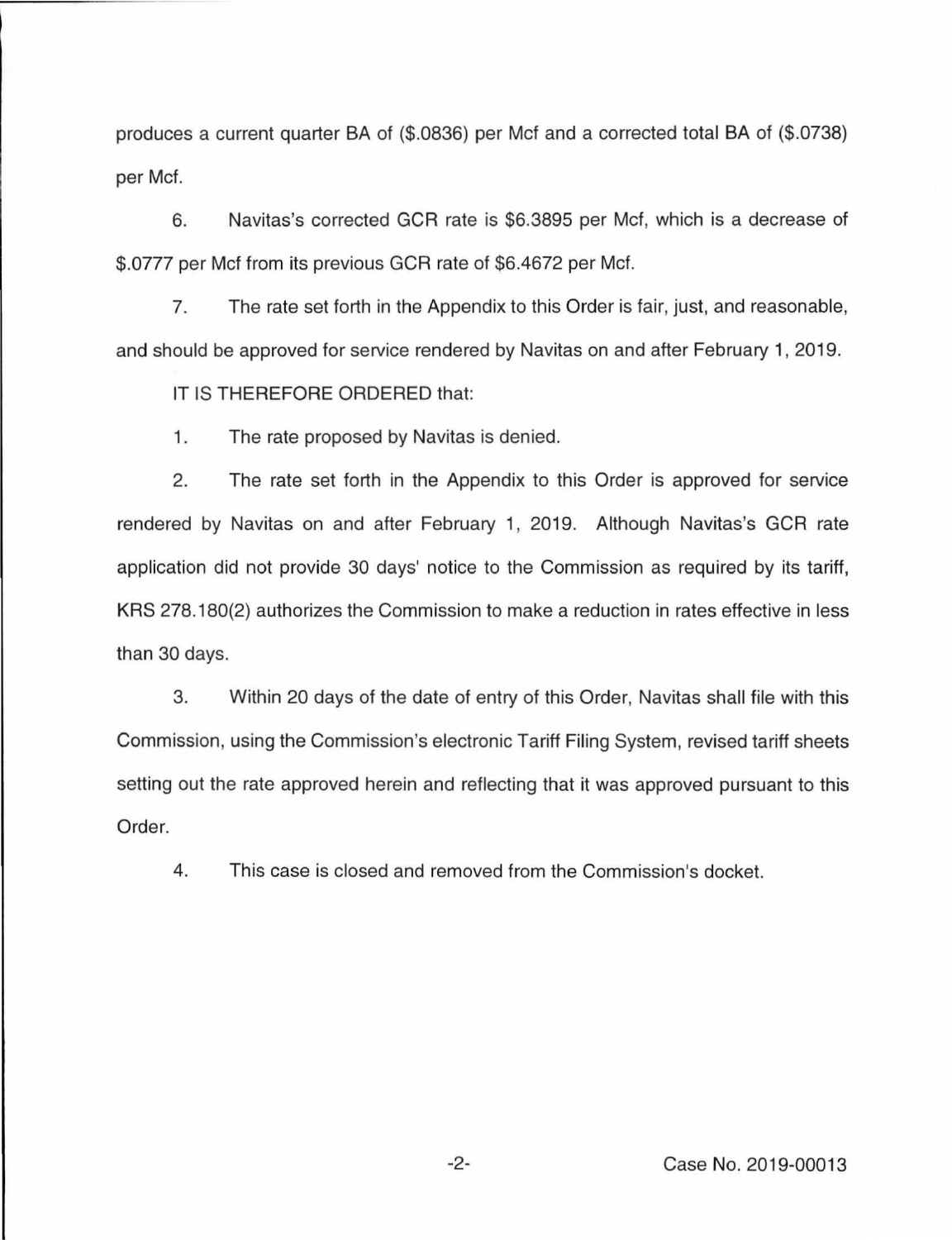By the Commission



ATTEST:

Que R. Punso

Case No. 2019-00013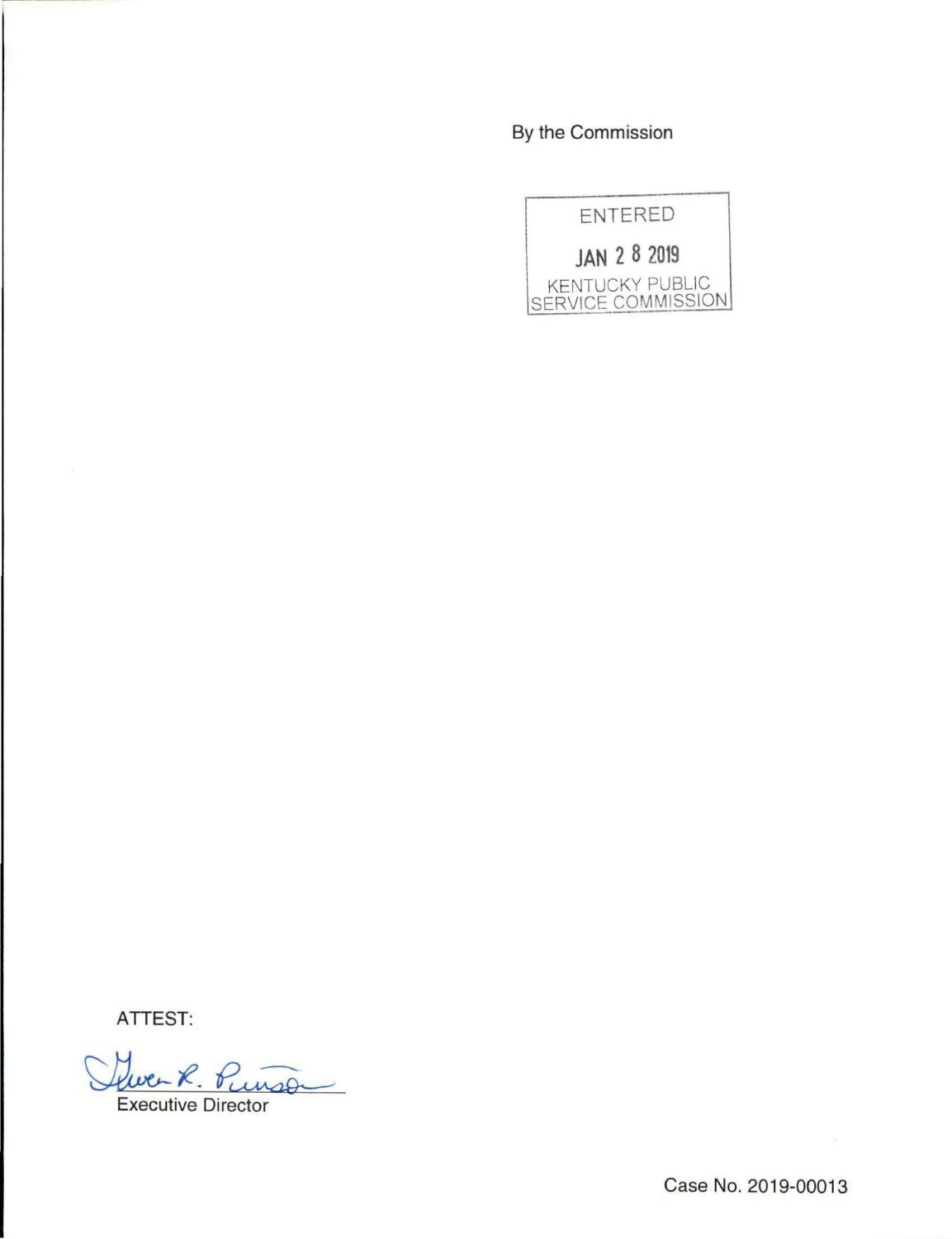# APPENDIX

# APPENDIX TO AN ORDER OF THE KENTUCKY PUBLIC SERVICE COMMISSION IN CASE NO. 2019-00013 DATED **JAN 2 8 2019**

The following rates and charges are prescribed for the customers in the area served by Navitas KY NG, LLC. All other rates and charges not specifically mentioned herein shall remain the same as those in effect under the authority of the Commission prior to the effective date of this Order.

RATES per Met:

|                           | <b>Gas Cost</b><br>Recovery |                      |                        |
|---------------------------|-----------------------------|----------------------|------------------------|
|                           | <b>Base Rate</b>            | Rate                 | Total                  |
| Residential<br>Commercial | \$4.62<br>\$3.62            | \$6.3895<br>\$6.3895 | \$11.0095<br>\$10.0095 |